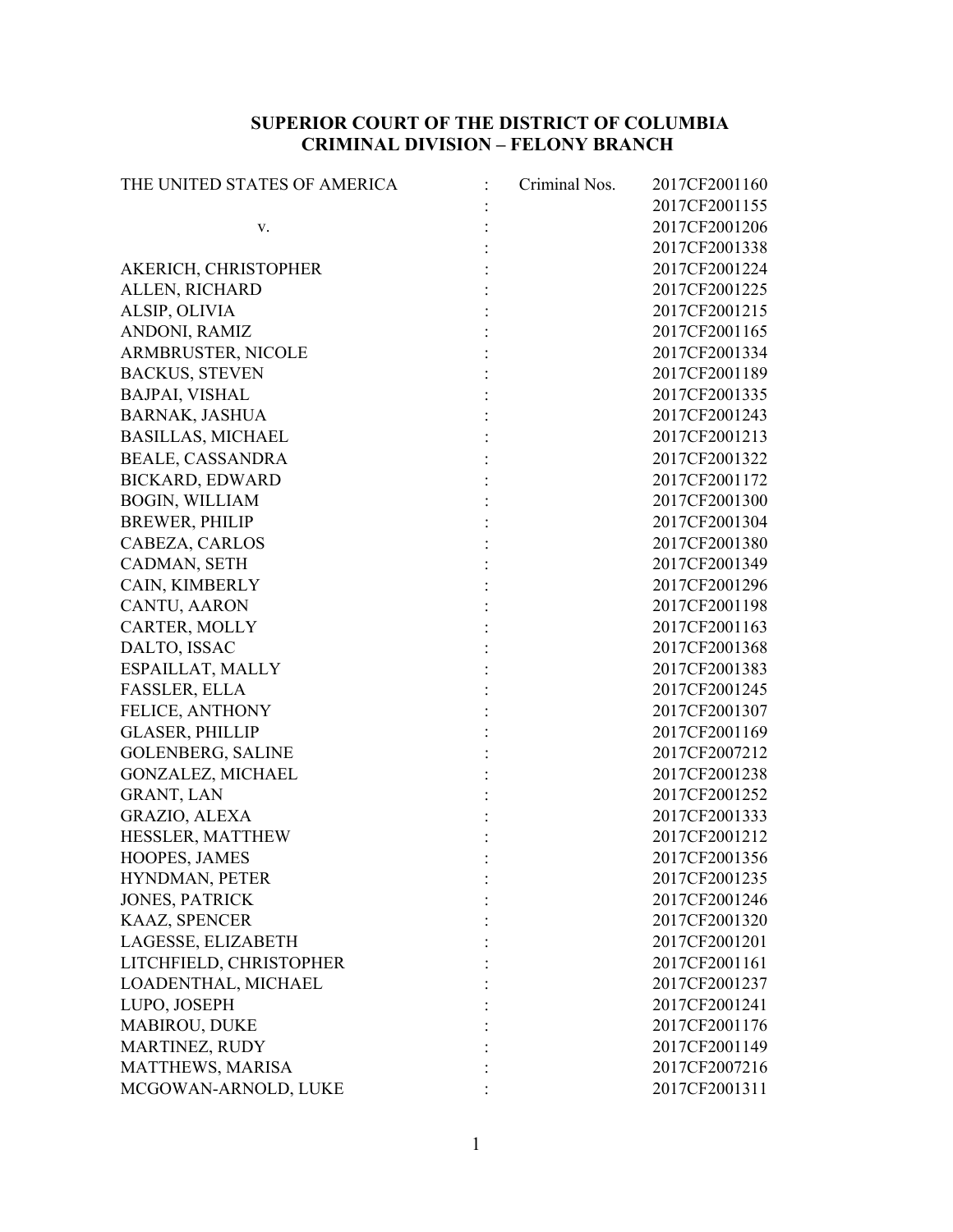| MELTZER, DANIEL        | 2017CF2001174            |
|------------------------|--------------------------|
| MIELKE, GABRIEL        | 2017CF2001234            |
| PETROHILOS, DYLAN      | 2017CF2001378            |
| PHIPPS, EMELINE        | 2017CF2001247            |
| PIANTINI, CARLO        | 2017CF2001295            |
| POWELL, CAMERON        | 2017CF2001227            |
| RETHERFORD, CLAY       | 2017CF2001326            |
| RICHARDSON, COLTON     | 2017CF2001257            |
| RONCALES, ROSA         | 2017CF2001355            |
| <b>SETZER, RANDALL</b> | 2017CF2001203            |
| STEFFON, JOAN          | 2017CF2001369            |
| STRASBURGER, BRETON    | 2017CF2001156            |
| UNGER, CAROLINE        | 2017CF2001242            |
| VALENCIA, CHRISTIAN    | 2017CF2001344            |
| VASQUEZ, ARTURO        | 2017CF2007213            |
| WEBBER, CASEY          |                          |
| WEBERMANN, MICHAEL     |                          |
| WEILEIN, OLIVER        |                          |
| WRIGHT, KYLE           | Chief Judge Robert Morin |
|                        |                          |

## **GOVERNMENT'S NOTICE OF INTENT TO PROCEED**

The United States, by and through its attorney, the United States Attorney for the District of Columbia, respectfully submits this notice of its intent to proceed with all of the pending charges set forth in the superseding indictment (to include felony charges) for the above-captioned fiftynine (59) defendants.

On January 20, 2017, several hundred people met in and around Logan Circle in Washington, D.C., to participate in an anti-capitalist march without a parade permit. This unpermitted anti-capitalist march was advertised and planned, with instructions for participants to wear black clothing In addition, the term "black bloc" was used by organizers in planning meetings. The planned use of a black bloc is significant in this case. The term "black bloc" refers to a tactic, not a particular group or organization, and is frequently used when participants within the larger black-bloc group intend to commit violence or destruction of property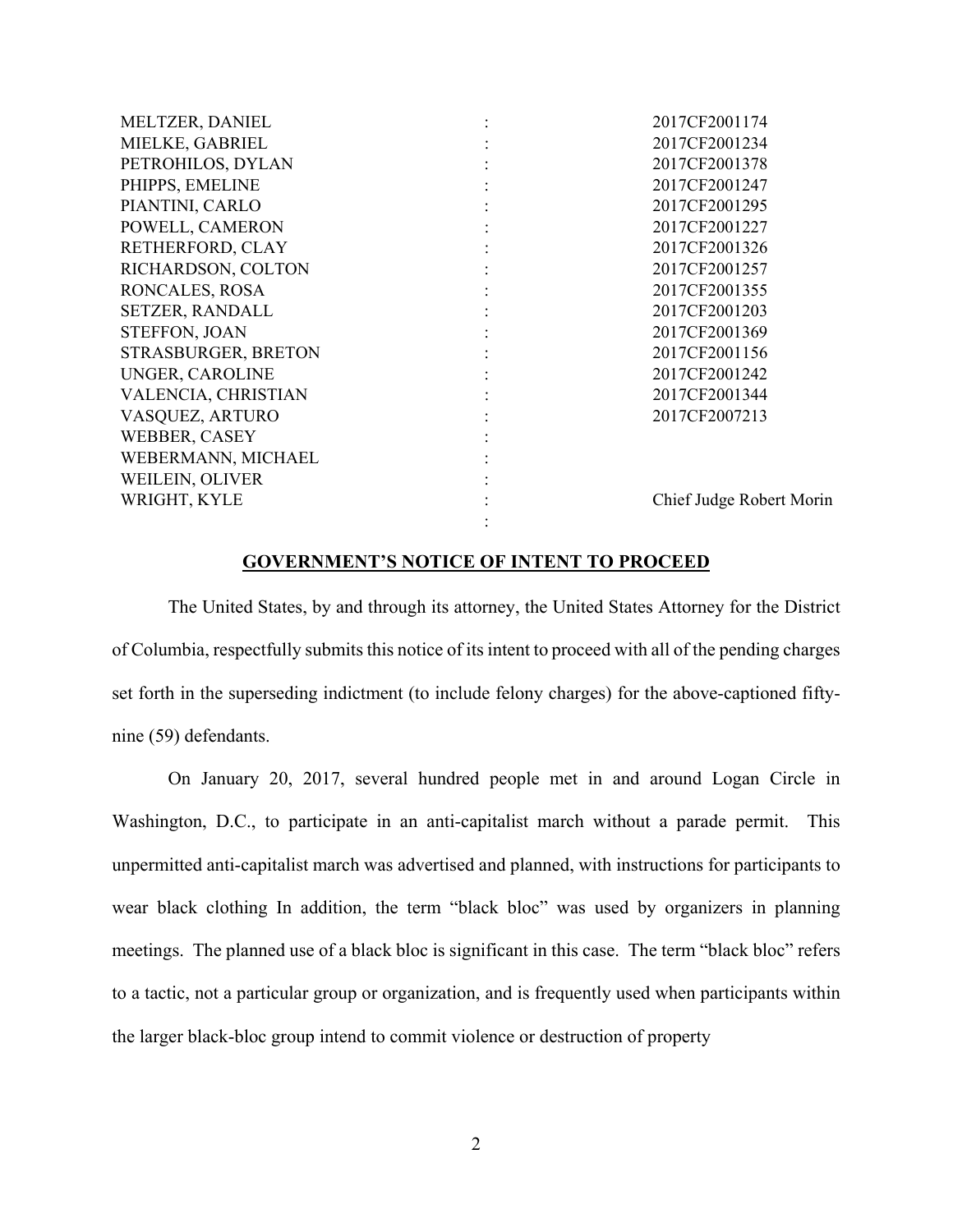On January 20, 2017, several hundred people participated in a black bloc as part of the unpermitted anti-capitalist march that started in Logan Circle and moved through downtown DC. At or about 10:19 AM on January 20, 2017, a black bloc moved south from Logan Circle on 13<sup>th</sup> Street NW. Within minutes of leaving Logan Circle, individuals participating in the black bloc began to destroy or damage public and private property. The black bloc continued moving through the streets of the District of Columbia for approximately sixteen (16) blocks for more than thirty (30) minutes, while participants in the black bloc continued to destroy or damage property as the group moved. It was a riot. At approximately 10:52 AM on January 20, 2017, after law enforcement formed a police line in the area of  $12<sup>th</sup>$  and L Streets NW, approximately 200 members of the black bloc charged the police line that was attempting to contain the black bloc in the area of 12<sup>th</sup> and L Streets NW, Washington, D.C. Although some black bloc participants were able to break through the police line, law enforcement was ultimately able to contain what remained of the black bloc.

On or about April 27, 2017, a grand jury returned a superseding indictment charging 215 defendants with various offenses in connection with the riot on January 20, 2017. All 215 individuals are charged with Counts 1-8 of the indictment – that is, Urging or Inciting a Riot (felony), Engaging in a Riot, Conspiracy to Engage in a Riot, and five counts of Destruction of Property (felony). In total, twenty (20) defendants have entered guilty pleas. Currently, there are 188 defendants charged in the superseding indictment with criminal cases pending.

In light of the legal rulings by the court and the jury's verdicts in the first trial of these cases, the government has decided to proceed with all of the pending charges set forth in the superseding indictment (to include felony charges) for the above-captioned fifty-nine (59) defendants. The government is focusing its efforts on prosecuting those defendants who: (1)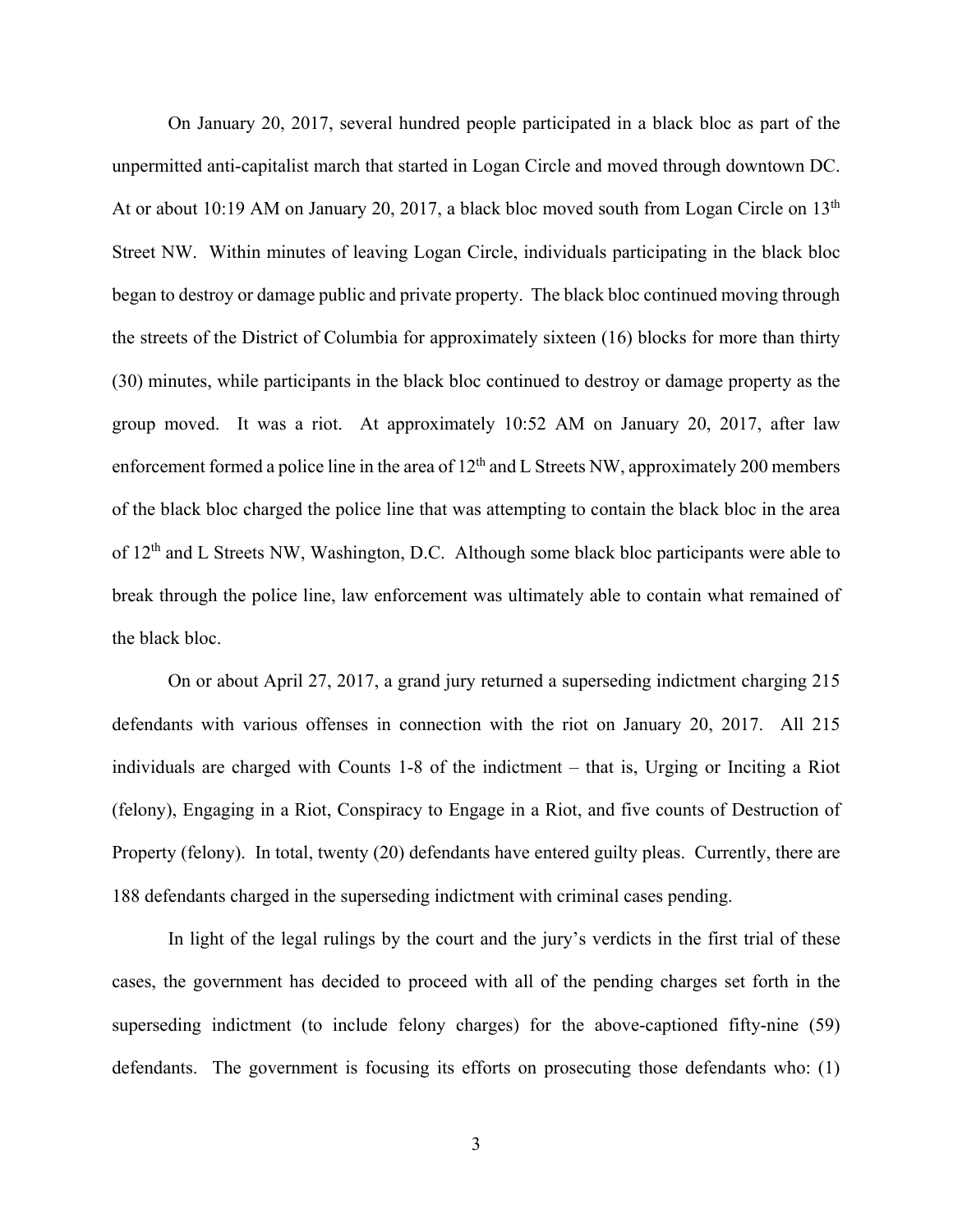engaged in identifiable acts of destruction, violence, or other assaultive conduct; (2) participated in the planning of the violence and destruction; and/or (3) engaged in conduct that demonstrates a knowing and intentional use of the black-bloc tactic on January 20, 2017, to perpetrate, aid or abet violence and destruction. A list of these fifty-nine (59) defendants, along with their criminal case number, and current trial date, is contained in a chart attached as Exhibit A.

The government will file individual motions to dismiss, without prejudice, the indictment against the remaining129 defendants whose cases remain pending. In so doing, the court, the government, and the fifty-nine (59) defendants can proceed more expeditiously with their trials. The government further requests that the court consolidate certain trial dates given this significant development. The government submits that all parties (to include the defendants and their defense counsel) would benefit from the consolidation of trial dates.

Respectfully submitted,

 JESSIE K. LIU UNITED STATES ATTORNEY

*/s/ Jennifer A. Kerkhoff* 

Jennifer A. Kerkhoff Rizwan Qureshi ASSISTANT UNITED STATES ATTORNEYS

## CERTIFICATE OF SERVICE

I HEREBY CERTIFY that a copy of the foregoing was served using the CaseFileXpress system upon the listed attorneys for the above-captioned defendants in this case on this 18th day of January 2018.

> */s/ Jennifer A. Kerkhoff*  JENNIFER A. KERKHOFF ASSISTANT UNITED STATES ATTORNEY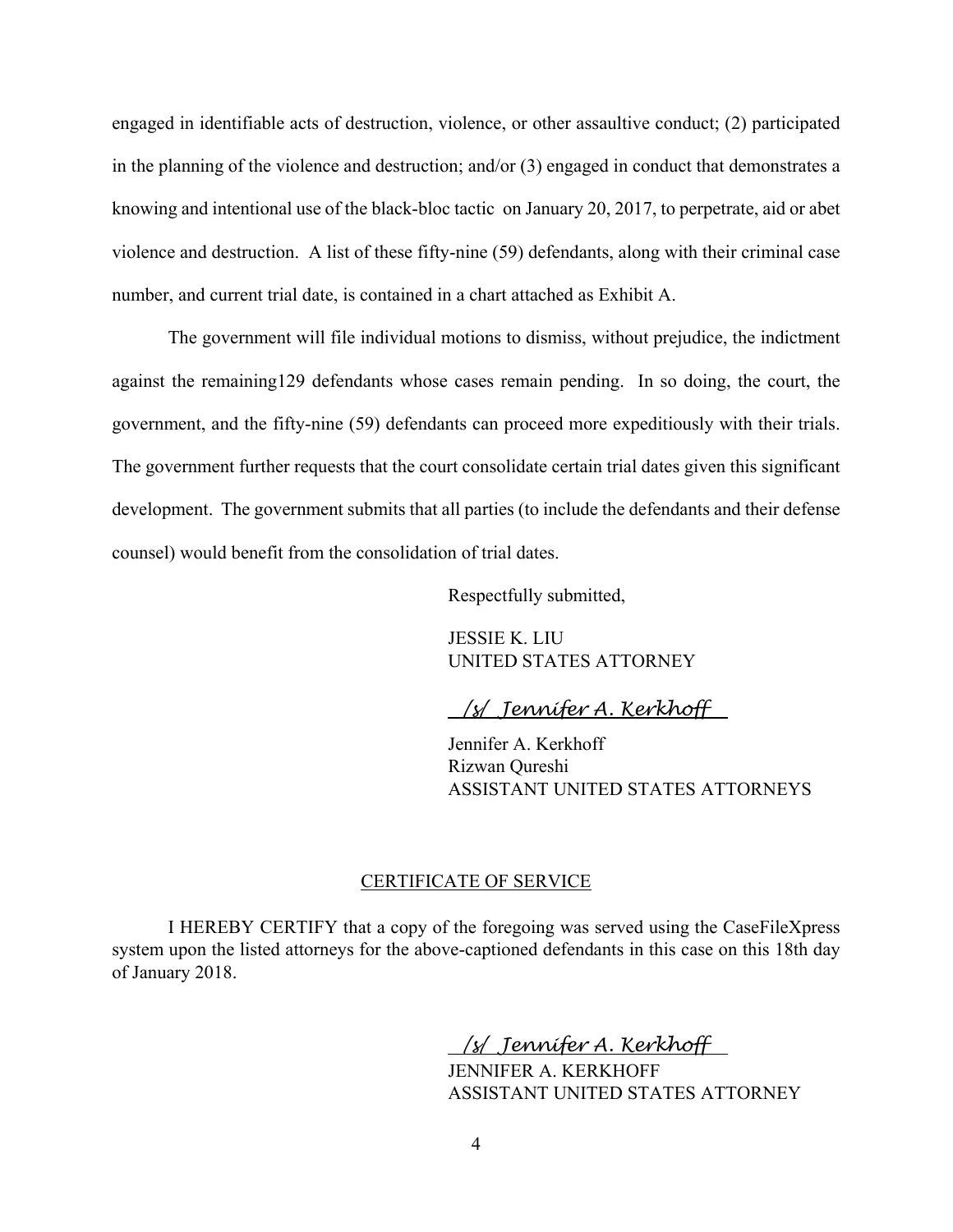| <b>Defendant Name</b>   | <b>Case Number</b> | <b>Current Trial Date</b> |
|-------------------------|--------------------|---------------------------|
| Akerich, Christopher    | 2017CF2001160      | 10/15/18                  |
| Allen, Richard          | 2017CF2001155      | 10/15/18                  |
| Alsip, Olivia           | 2017CF2001206      | 3/5/18                    |
| Andoni, Ramiz           | 2017CF2001338      | 7/23/18                   |
| Armbruster, Nicole      | 2017CF2001224      | 4/23/18                   |
| Backus, Steven          | 2017CF2001225      | 6/25/18                   |
| Bajpai, Vishal          | 2017CF2001215      | 8/6/18                    |
| Barnak, Jashua          | 2017CF2001165      | 3/5/18                    |
| Basillas, Michael       | 2017CF2001334      | 5/14/18                   |
| Beale, Cassandra        | 2017CF2001189      | 5/29/18                   |
| Bickard, Edward         | 2017CF2001335      | 5/14/18                   |
| Bogin, William          | 2017CF2001243      | 7/16/18                   |
| Brewer, Philip          | 2017CF2001213      | 9/10/18                   |
| Cabeza, Carlos          | 2017CF2001322      | 7/23/18                   |
| Cadman, Seth            | 2017CF2001172      | 4/30/18                   |
| Cain, Kimberly          | 2017CF2001300      | 3/26/18                   |
| Cantu, Aaron            | 2017CF2001304      | 10/15/18                  |
| Carter, Molly           | 2017CF2001380      | 5/29/18                   |
| Dalto, Issac            | 2017CF2001349      | 5/7/18                    |
| Espaillat, Mally        | 2017CF2001296      | 3/26/18                   |
| Fassler, Ella           | 2017CF2001198      | 9/17/18                   |
| Felice, Anthony         | 2017CF2001163      | 3/26/18                   |
| Glaser, Phillip         | 2017CF2001368      | 5/29/18                   |
| Golenberg, Saline       | 2017CF2001383      | 6/11/18                   |
| Gonzalez, Michael       | 2017CF2001245      | 10/1/18                   |
| Grant, Lan              | 2017CF2001307      | 5/14/18                   |
| Grazio, Alexa           | 2017CF2001169      | 6/4/18                    |
| Hessler, Matthew        | 2017CF2007212      | 4/17/18                   |
| Hoopes, James           | 2017CF2001238      | 3/26/18                   |
| Hyndman, Peter          | 2017CF2001252      | 8/20/18                   |
| Jones, Patrick          | 2017CF2001333      | 7/23/18                   |
| Kaaz, Spencer           | 2017CF2001212      | 3/5/18                    |
| Lagesse, Elizabeth      | 2017CF2001356      | 7/9/18                    |
| Litchfield, Christopher | 2017CF2001235      | 4/17/18                   |
| Loadenthal, Michael     | 2017CF2001246      | 10/29/18                  |
| Lupo, Joseph            | 2017CF2001320      | 9/17/18                   |

## **EXHIBIT A**